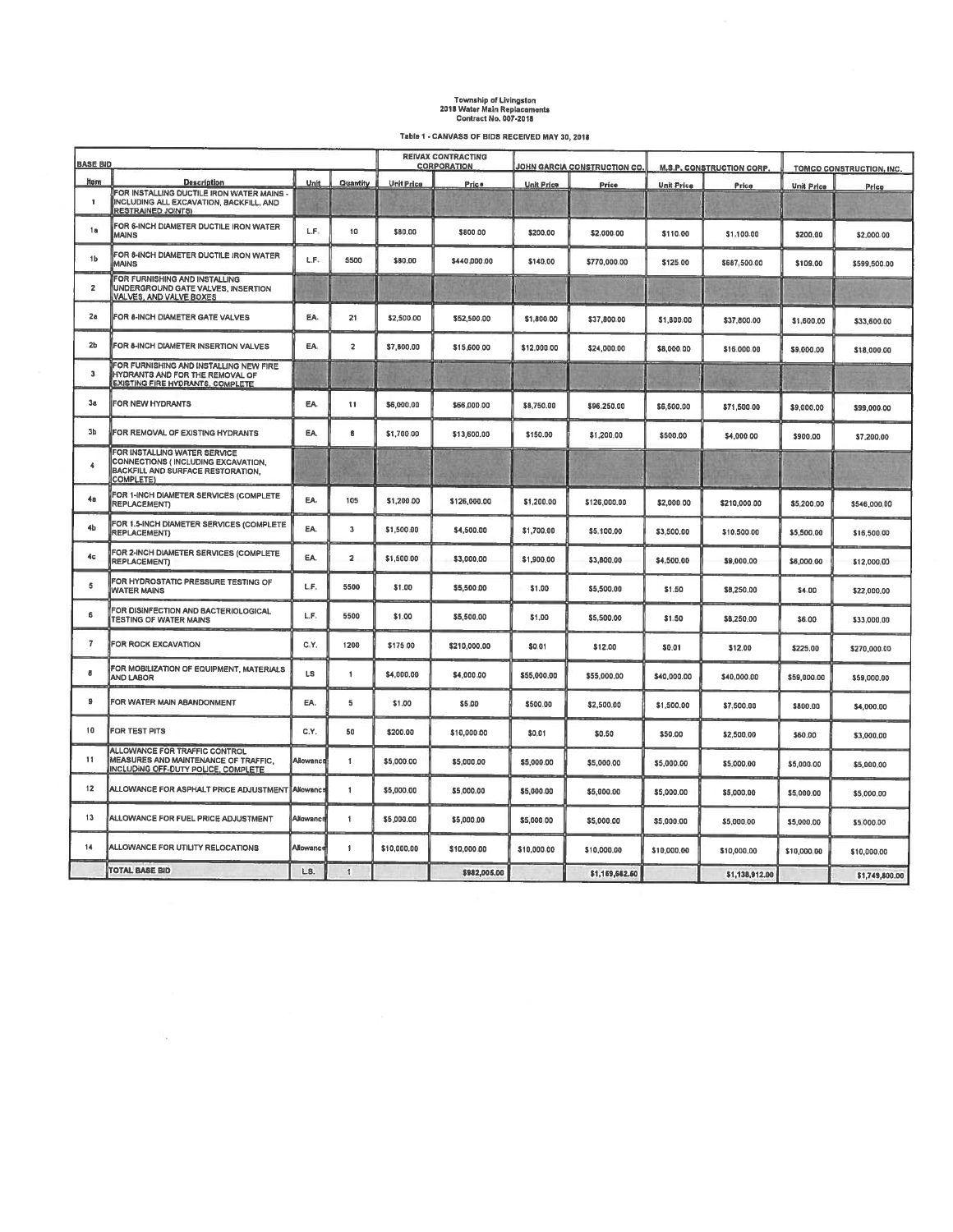## Township of Livingston<br>2018 Water Main Replacements<br>Contract No. 007-2018

Table 1 - CANVASS OF BIDS RECEIVED MAY 30, 2018

|          | <b>SUPPLEMENTAL BID ITEM 1</b>                                          |           |                      |                   | <b>REIVAX CONTRACTING</b><br><b>CORPORATION</b> |                   | JOHN GARCIA CONSTRUCTION CO. |                   | M.S.P. CONSTRUCTION CORP. |                   | TOMCO CONSTRUCTION, INC. |  |
|----------|-------------------------------------------------------------------------|-----------|----------------------|-------------------|-------------------------------------------------|-------------------|------------------------------|-------------------|---------------------------|-------------------|--------------------------|--|
| Item     | <b>Description</b>                                                      | Unit      | Quantity             | <b>Unit Price</b> | Price                                           | <b>Unit Price</b> | Price                        | <b>Unit Price</b> | Price                     | <b>Unit Price</b> | Price                    |  |
| $SB-1$ . | MAINTENANCE AND PROTECTION OF TRAFFIC                                   | L S       | $\ddot{\phantom{1}}$ | \$3,000.00        | \$3,000.00                                      | \$5,000.00        | \$5,000.00                   | \$7,000.00        | \$7,000.00                | \$70,000.00       | \$70,000.00              |  |
| $SB-2$ . | FUEL PRICE ADJUSTMENT                                                   | Allowance | $\overline{1}$       | \$3,900.00        | \$3,900.00                                      | \$3,900.00        | \$3,900.00                   | \$3,900.00        | \$3,900.00                | \$3,900.00        | \$3,900.00               |  |
| $SB-3$ . | ASPHALT PRICE ADJUSTMENT                                                | Allowance | $\mathbf{1}$         | \$8,700.00        | \$8,700.00                                      | \$8,700.00        | \$8,700.00                   | \$6,700.00        | \$8,700.00                | \$6,700.00        | \$8,700.00               |  |
| SB-4.    | <b>CLEARING SITE</b>                                                    | L.S.      | $\mathbf{1}$         | \$5,000.00        | \$5,000.00                                      | \$20,000.00       | \$20,000.00                  | \$30,000.00       | \$30,000.00               | \$124,000.00      | \$124,000.00             |  |
| SB-5.    | EXCAVATION, UNCLASSIFIED                                                | C.Y.      | 1340                 | \$27.50           | \$36,850.00                                     | \$75.00           | \$100,500.00                 | \$44.00           | \$58,960.00               | \$25,00           | \$33,500.00              |  |
| SB-6.    | <b>DENSE-GRADED AGGREGATE BASE COURSE,</b><br><b>VARIABLE THICKNESS</b> | C.Y.      | 675                  | \$44.00           | \$29,700.00                                     | \$22.00           | \$14,650.00                  | \$49.00           | \$33,075.00               | \$37.00           | \$24,975.00              |  |
| SB-7.    | MILLING, LESS THAN 3"                                                   | S.Y       | 1000                 | \$4.00            | \$4,000.00                                      | \$7.75            | \$7,750.00                   | \$5,50            | \$5,500.00                | \$11.00           | \$11,000.00              |  |
| SB-8.    | MILLING, MORE THAN 3°, LESS THAN 6°                                     | S.Y.      | 16500                | \$5.50            | \$90,750.00                                     | \$10.00           | \$165,000.00                 | \$8.00            | \$132,000.00              | \$13,00           | \$214,500.00             |  |
| SB-9.    | HOT MIX ASPHALT SURFACE COURSE MIX I-5                                  | Ton       | 2200                 | \$78.00           | \$171,600.00                                    | \$98.00           | \$215,600.00                 | \$96,00           | \$211,200.00              | \$92.00           | \$202,400.00             |  |
| SB-10    | HOT MIX ASPHALT BASE COURSE MIX 1-2                                     | Ton       | 2500                 | \$78.00           | \$195,000.00                                    | \$93.00           | \$232,500.00                 | \$88.00           | \$220,000.00              | \$92.00           | \$230,000.00             |  |
| SB-11.   | 8" PVC PIPE, SCH. 40                                                    | L.F.      | 2700                 | \$100.00          | \$270,000.00                                    | \$35.00           | \$94,500.00                  | \$70.00           | \$189,000.00              | \$26.00           | \$70,200.00              |  |
| SB-12.   | ROOF LEADER AND DRAIN CONNECTION TO 8"<br>PVC PIPE                      | Unit      | 40                   | \$1,100.00        | \$44,000.00                                     | \$250.00          | \$10,000.00                  | \$50.00           | \$2,000.00                | \$1,000.00        | \$40,000.00              |  |
| SB-13.   | <b>UNDERDRAIN</b>                                                       | L.F.      | 500                  | \$55.00           | \$27,500.00                                     | \$75.00           | \$37,500.00                  | \$40.00           | \$20,000.00               | \$20.00           | \$10,000.00              |  |
| SB-14.   | <b>BICYCLE SAFE GRATE</b>                                               | Unit      | 40                   | \$420.00          | \$16,800.00                                     | \$275.00          | \$11,000.00                  | \$400.00          | \$16,000.00               | \$500.00          | \$20,000.00              |  |
| SB-15.   | CURB PIECE, TYPE N-ECO                                                  | Unit      | 40                   | \$380.00          | \$15,200.00                                     | \$275.00          | \$11,000.00                  | \$400.00          | \$16,000.00               | \$400.00          | \$16,000.00              |  |
| SB-16.   | RECONSTRUCTED INLET, TYPE B, USING NEW<br>CASTING                       | Unit      | 20                   | \$1,600.00        | \$32,000.00                                     | \$2,000.00        | \$40,000.00                  | \$2,000.00        | \$40,000.00               | \$1,500.00        | \$30,000.00              |  |
| SB-17.   | RECONSTRUCTED MANHOLE, USING NEW<br>CASTING                             | Unit      | $\mathbf{1}$         | \$1,200.00        | \$1,200.00                                      | \$2,000.00        | \$2,000.00                   | \$2,600.00        | \$2,600.00                | \$2,100.00        | \$2,100.00               |  |
| $SB-18$  | YARD DRAIN (IF AND WHERE DIRECTED)                                      | Unit      | 1                    | \$2,300.00        | \$2,300.00                                      | \$2,000.00        | \$2,000.00                   | \$2,000.00        | \$2,000.00                | \$4,000.00        | \$4,000.00               |  |
| SB-19.   | HOT MIX ASPHALT DRIVEWAY, 2" THICK                                      | S.Y.      | 1625                 | \$40.00           | \$65,000.00                                     | \$25.00           | \$40,625.00                  | \$42.00           | \$68,250.00               | \$50.00           | \$81,250.00              |  |
| SB-20.   | <b>DRIVEWAY RESTORATION, CONCRETE BLOCK</b>                             | S.Y.      | 175                  | \$100.00          | \$17,500.00                                     | \$70.00           | \$12,250.00                  | \$50.00           | \$6,750.00                | \$320.00          | \$56,000.00              |  |
| SB-21.   | CONCRETE DRIVEWAY, REINFORCED, 6° THICK                                 | S.Y.      | 20                   | \$150.00          | \$3,000.00                                      | \$105.00          | \$2,100.00                   | \$100.00          | \$2,000.00                | \$75.00           | \$1,500.00               |  |
| SB-22.   | CONCRETE SIDEWALK, 4" THICK                                             | S.Y.      | 60                   | \$100.00          | \$6,000.00                                      | \$95.00           | \$5,700.00                   | \$90.00           | \$5,400.00                | \$100.00          | \$6,000.00               |  |
| SB-23.   | HOT MIX ASPHALT SIDEWALK, 4" THICK (AS<br>NEEDED FOR RESTORATION)       | S.Y.      | 50                   | \$80.00           | \$4,000.00                                      | \$25.00           | \$1,250.00                   | \$25.00           | \$1,250.00                | \$100.00          | \$5,000.00               |  |
| SB-24.   | <b>DETECTABLE WARNING SURFACE</b>                                       | S.F.      | 16                   | \$35.00           | \$560,00                                        | \$20.00           | \$320.00                     | \$125.00          | \$2,000.00                | \$30.00           | \$480.00                 |  |
| SB-25.   | <b>GRANITE BLOCK CURB</b>                                               | L.F.      | 9700                 | \$27.00           | \$261,900.00                                    | \$29.00           | \$281,300.00                 | \$18.50           | \$179,450.00              | \$30.00           | \$291,000.00             |  |
| SB-26.   | CONCRETE CURB (FULL FACE AND DEPRESSED<br>AT ADA CURB RAMPS)            | L.F.      | 25                   | \$50.00           | \$1,250.00                                      | \$40.00           | \$1,000.00                   | \$50.00           | \$1,250.00                | \$50.00           | \$1,250.00               |  |
| SB-27.   | STEEL ROOT PLATE (IF AND WHERE DIRECTED)                                | L.F.      | 10                   | \$160.00          | \$1,600.00                                      | \$100.00          | \$1,000.00                   | \$60.00           | \$600,00                  | \$100.00          | \$1,000.00               |  |
| SB-28.   | TRAFFIC STRIPES, LONG LIFE, THERMOPLASTIC,<br><b>I'</b> WIDTH           | L.F.      | 100                  | \$7.00            | \$700,00                                        | \$35.00           | \$3,500.00                   | \$4.00            | \$400.00                  | \$7.00            | \$700.00                 |  |
| SB-29.   | TRAFFIC STRIPES, LONG LIFE, THERMOPLASTIC,<br>6" WIDTH                  | L.F.      | 120                  | \$9.00            | \$1,080.00                                      | \$15.00           | \$1,800.00                   | \$5.00            | \$600.00                  | \$10.00           | \$1,200.00               |  |
| SB-30.   | TRAFFIC STRIPES, LONG LIFE, THERMOPLASTIC,<br>12° WIDTH                 | L.F.      | 20                   | \$11.00           | \$220.00                                        | \$25.00           | \$500.00                     | \$10.00           | \$200,00                  | \$12.00           | \$240.00                 |  |
| SB-31    | TRAFFIC MARKINGS, THERMOPLASTIC                                         | S.F.      | 75                   | \$17.00           | \$1,275.00                                      | \$20.00           | \$1,500.00                   | \$10.00           | \$750.00                  | \$20.00           | \$1,500.00               |  |
| $SB-32$  | <b>SIGN</b>                                                             | Unit      | 5                    | \$330.00          | \$1,650.00                                      | \$300.00          | \$1,500.00                   | \$500.00          | \$2,500.00                | \$500.00          | \$2,500.00               |  |
| SB-33    | TOPSOILING, 4" THICK                                                    | S.Y.      | 8700                 | \$1.00            | \$8,700.00                                      | \$3.00            | \$26,100.00                  | \$5.00            | \$43,500.00               | \$6.00            | \$52,200.00              |  |
| SB-34.   | FERTILIZING AND SEEDING, TYPE *1"                                       | S.Y.      | 6700                 | \$1.00            | \$8,700.00                                      | \$3.00            | \$26,100.00                  | \$1.00            | \$6,700.00                | \$2.00            | \$17,400.00              |  |
|          | <b>TOTALSUPPLEMENTAL BID ITEM 1</b>                                     |           |                      |                   | TABLE 1-21-00PP BOCANYASS                       |                   | \$1,388,345.00               |                   | \$1,323,535.00            |                   | \$1,634,495.00           |  |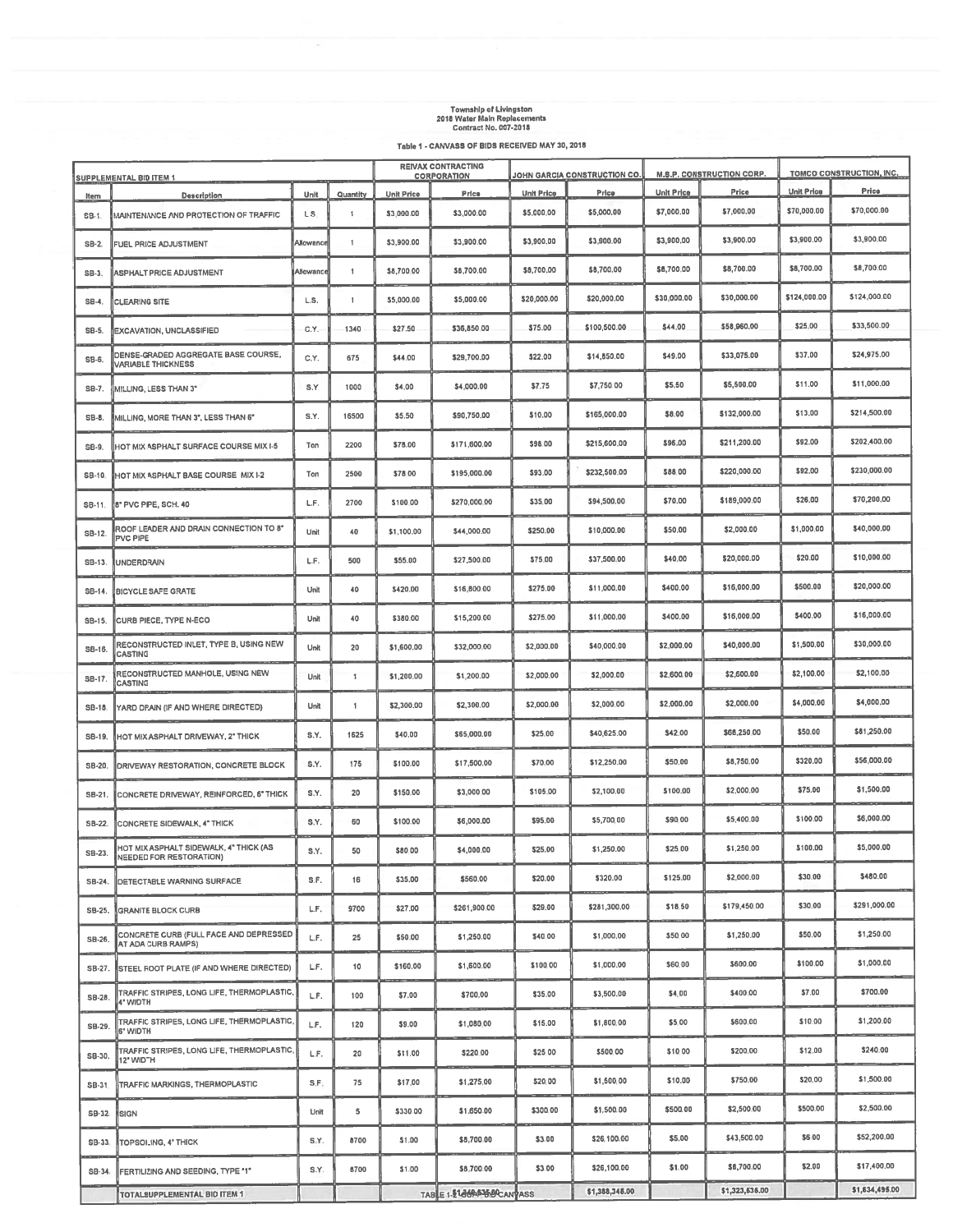## Township of Livingston<br>2018 Water Main Replacements<br>Contract No. 007-2018

Table I - CANVASS OF BIDS RECEIVED MAY 30,2018

| <b>IBID SUMMARY</b> | <b>CHECK COMMERCIAL COM</b><br><b><i><u>A Report Follows Contract Contract Contract Contract Contract Contract Contract Contract Contract Contract Contract Contract Contract Contract Contract Contract Contract Contract Contract Contract Contract Contract Cont</u></i></b> | <b>REIVAX CONTRACTING</b><br><b>CORPORATION</b> | <b>JUIN GARCIA CONSTRUCTION CO.</b> | <b>M.S.P. CONSTRUCTION CORP.</b> | TOMCO CONSTRUCTION, INC. |  |
|---------------------|---------------------------------------------------------------------------------------------------------------------------------------------------------------------------------------------------------------------------------------------------------------------------------|-------------------------------------------------|-------------------------------------|----------------------------------|--------------------------|--|
|                     | <b>TOTAL BASE BID</b>                                                                                                                                                                                                                                                           | \$982,005,00                                    | \$1,159,662.50                      | \$1,138,912,00                   | \$1,749,800.00           |  |
|                     | <b>TOTALSUPPLEMENTAL BID ITEM 1</b>                                                                                                                                                                                                                                             | \$1,340,635,00                                  | \$1,388,345,00                      | \$1,323,535.00                   | \$1,634,495,00           |  |
|                     | GRAND TOTAL (BASE BID + SUPPLEMENTAL BID)<br>ITEM 1)                                                                                                                                                                                                                            | \$2,322,640,00                                  | \$2,548,007.50                      | \$2,462,447.00                   | \$3,384,295.00           |  |

ä

 $\mathcal{C}^{\mathcal{C}}_{\mathcal{A}}$  .